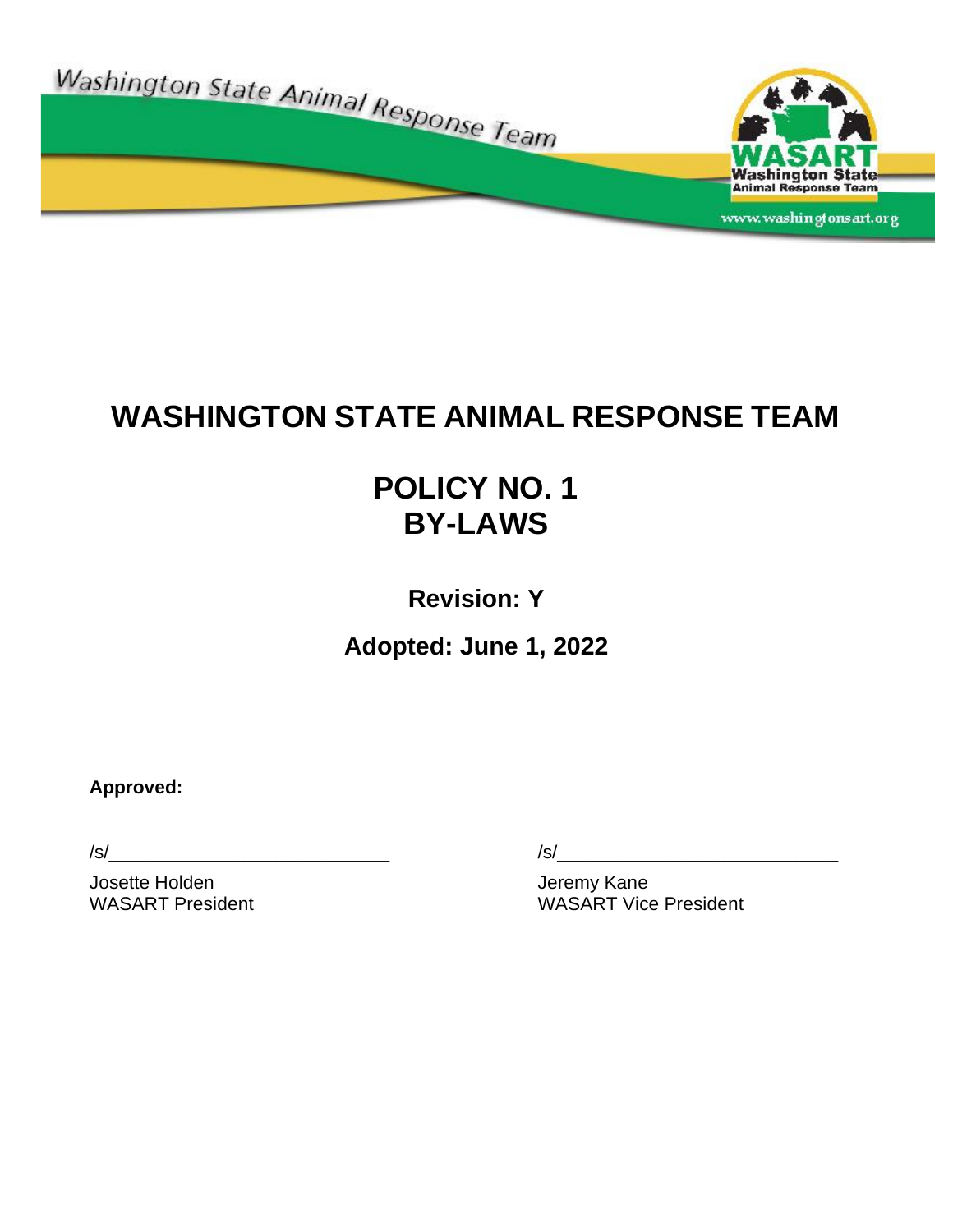

#### **TABLE OF CONTENTS**

| <b>TOPIC</b> |                         |                                                 | PAGE NO.                 |
|--------------|-------------------------|-------------------------------------------------|--------------------------|
| 1.0          | <b>NAME AND PURPOSE</b> | 1                                               |                          |
|              | 1.1                     | <b>Name</b>                                     | 1                        |
|              | $1.2$                   | <b>Purpose</b>                                  | $\mathbf 1$              |
|              | 1.3                     | <b>Objectives</b>                               | $\mathbf{1}$             |
| 2.0          |                         | <b>MEMBERSHIP</b>                               | $\overline{2}$           |
| 3.0          |                         | <b>ORGANIZATION OF THE UNIT</b>                 | $\sqrt{3}$               |
|              | 3.1                     | <b>Fiscal Year</b>                              | $\frac{3}{4}$            |
|              | 3.2                     | <b>Meetings</b>                                 |                          |
|              | 3.3                     | <b>Board of Directors</b>                       | $\overline{\mathcal{A}}$ |
|              | 3.4                     | <b>Terms of Office</b>                          |                          |
|              | 3.5                     | <b>Past President</b>                           |                          |
|              | 3.6                     | <b>Officer and Advising Specialists' Duties</b> | 5<br>5<br>5<br>5<br>8    |
|              | 3.7                     | <b>Election and Removal of Officers</b>         |                          |
| 4.0          |                         | <b>CONFLICT OF INTEREST</b>                     | $\boldsymbol{9}$         |
|              | 4.1                     | <b>General Principles</b>                       | 9                        |
|              | 4.2                     | <b>Basis for Decision-making</b>                | 10                       |
|              | 4.3                     | <b>Conflict of Interest</b>                     | 10                       |
|              | 4.4                     | <b>Recordkeeping</b>                            | 10                       |
| 5.0          |                         | <b>FUNDRAISING AND DISBURSEMENT OF FUNDS</b>    | 11                       |
| 6.0          |                         | <b>COMMITTEES</b>                               | 11                       |
|              | 6.1                     | <b>Committees</b>                               | 11                       |
|              | 6.2                     | <b>Financial Review Committee</b>               | 11                       |
|              | 6.3                     | <b>Training Committee</b>                       | 12                       |
|              | 6.4                     | <b>Membership Committee</b>                     | 12                       |
|              | 6.5                     | <b>Public Relations Committee</b>               | 12                       |
|              | 6.6                     | <b>Finance Committee</b>                        | 12                       |
|              | 6.7                     | <b>Volunteer Management Committee</b>           | 12                       |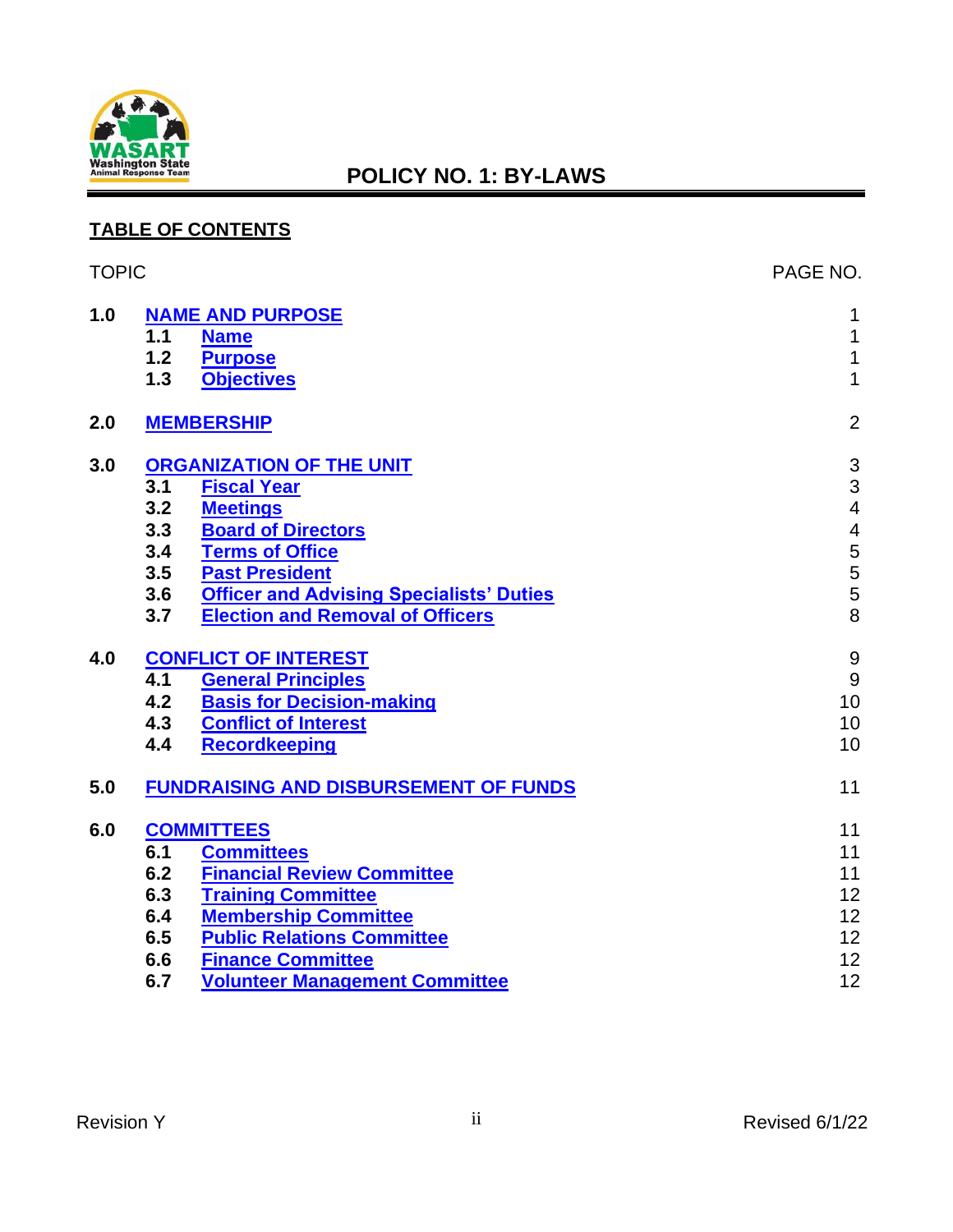

| 7.0 | <b>DISSOLUTION OF THE ORGANIZATION AND ASSETS</b> |  |
|-----|---------------------------------------------------|--|
| 8.0 | <b>AMENDMENTS</b>                                 |  |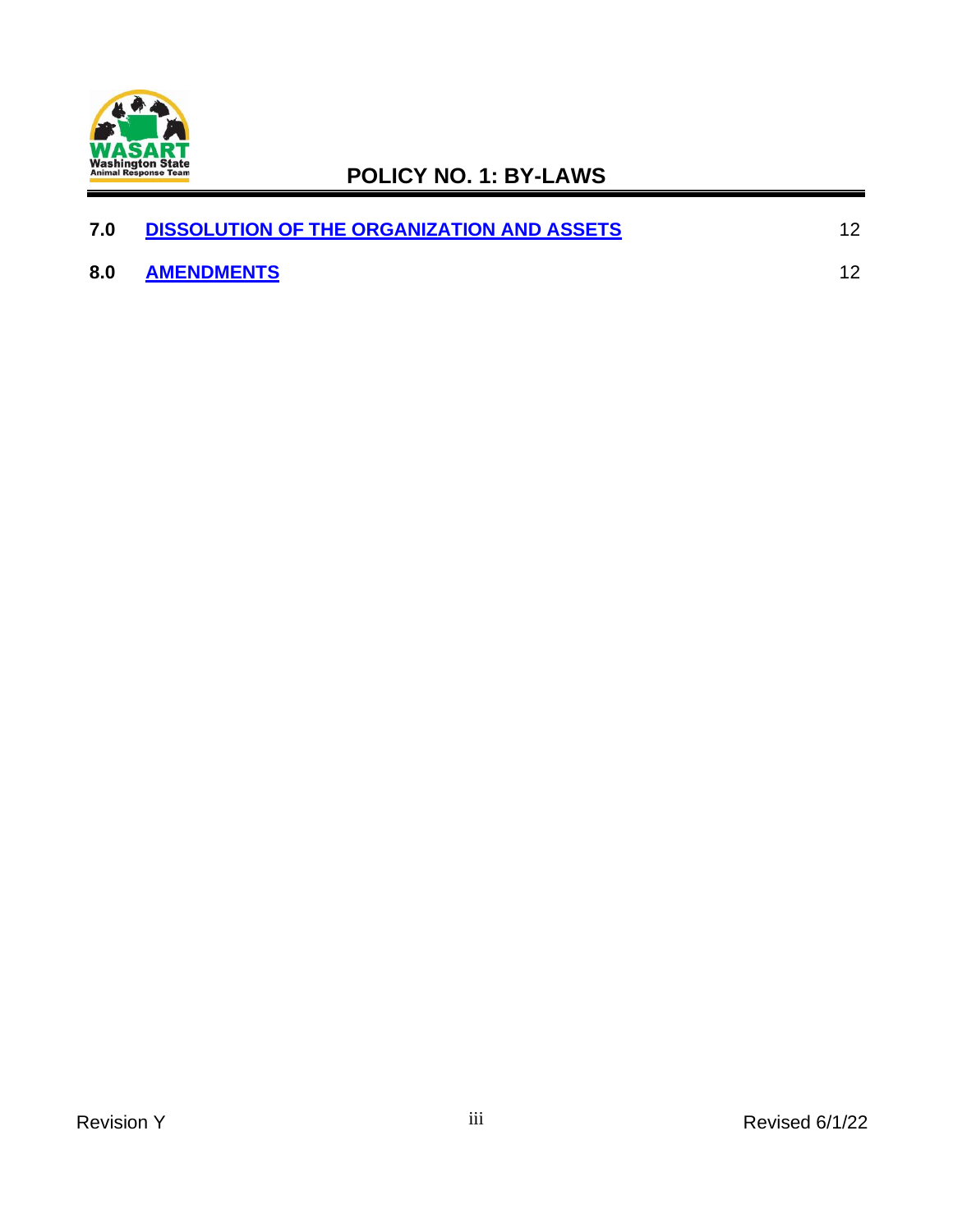

### **REVISION RECORD**

| <b>Revision</b>         | <b>Release Date</b> | Description                                                                                                                                                                                                                                                                                                                                                                                                    | <b>Affected Sections</b>                                                                                 |
|-------------------------|---------------------|----------------------------------------------------------------------------------------------------------------------------------------------------------------------------------------------------------------------------------------------------------------------------------------------------------------------------------------------------------------------------------------------------------------|----------------------------------------------------------------------------------------------------------|
| Original                | 8/9/2007            | Initial release                                                                                                                                                                                                                                                                                                                                                                                                | All                                                                                                      |
| A                       | 2/6/2008            | Not recorded                                                                                                                                                                                                                                                                                                                                                                                                   | Not recorded                                                                                             |
| B                       | 11/5/2008           | Not recorded                                                                                                                                                                                                                                                                                                                                                                                                   | Not recorded                                                                                             |
| C                       | 11/4/2009           | Not recorded                                                                                                                                                                                                                                                                                                                                                                                                   | Not recorded                                                                                             |
| D                       | 4/10/2010           | Not recorded                                                                                                                                                                                                                                                                                                                                                                                                   | Not recorded                                                                                             |
| Ē                       | 4/6/2011            | Not recorded                                                                                                                                                                                                                                                                                                                                                                                                   | Not recorded                                                                                             |
| $\overline{\mathsf{F}}$ | 1/4/2012            | Not recorded                                                                                                                                                                                                                                                                                                                                                                                                   | Not recorded                                                                                             |
| $\overline{\mathsf{G}}$ | 4/4/2012            | Reformatted;<br>established "Auxiliary<br>Member"<br>classification                                                                                                                                                                                                                                                                                                                                            | 2.0; all sections<br>revised for<br>reformatting                                                         |
| H                       | 12/22/12            | Reformatted; minor<br>corrections; deleted<br>"support"<br>membership<br>category; provided<br>for proxy voting;<br>clarified that Advising<br>Specialists need not<br>be WASART<br>members; specified<br>that one individual<br>may not occupy<br>multiple Board<br>positions<br>simultaneously;<br>allowed for multiple<br>terms on BOD for<br>Past Presidents;<br>revised timing for<br>officers' elections | 1.3. 2.0, 3.1, 3.2, 3.3,<br>3.4, 3.6, 3.6.1, 3.6.2,<br>5.0; all sections<br>revised for<br>reformatting. |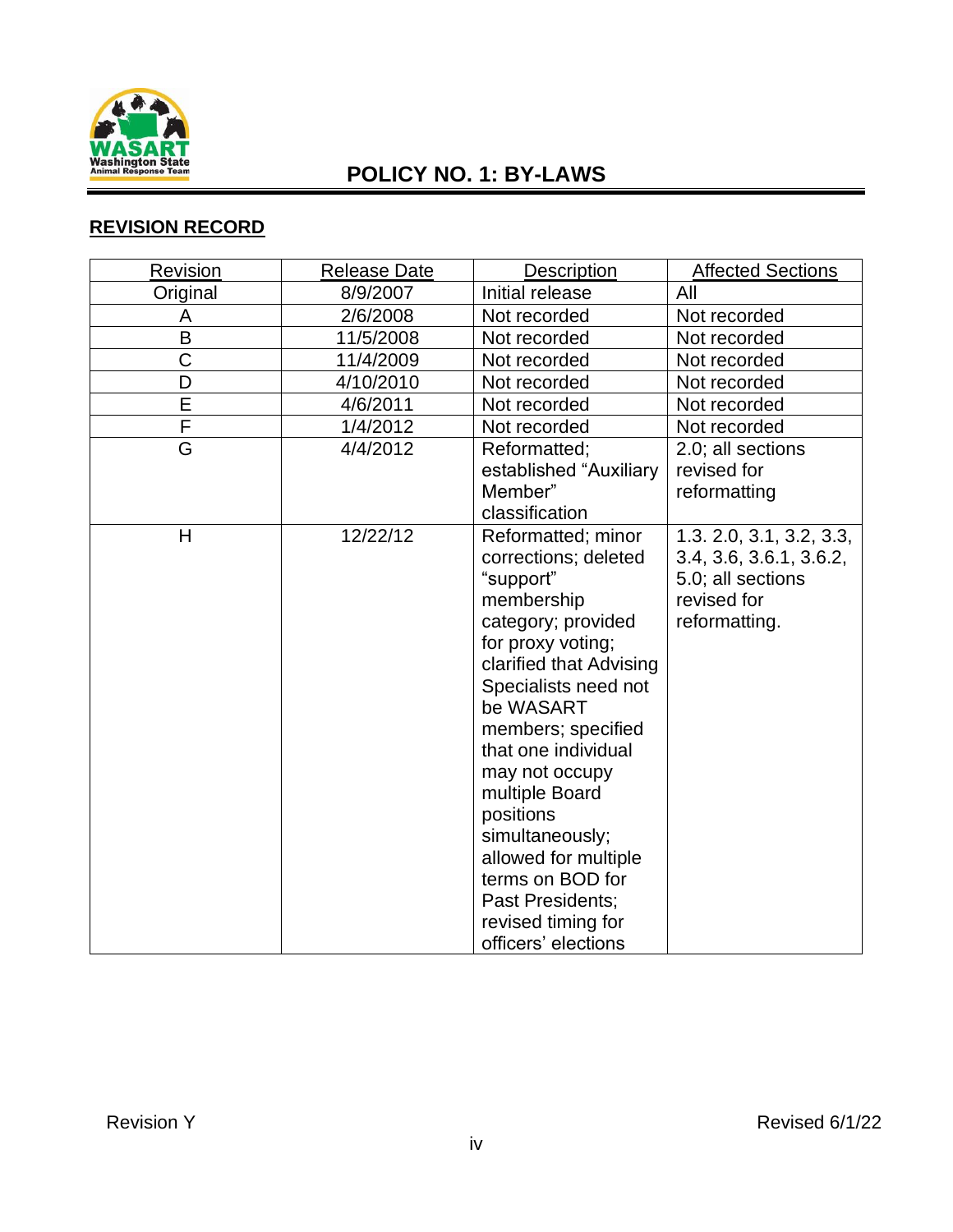

| Revision | <b>Release Date</b> | <b>Description</b>                                                                                                                                                                                                                                                                                                            | <b>Affected Sections</b>                                                                                                                                       |
|----------|---------------------|-------------------------------------------------------------------------------------------------------------------------------------------------------------------------------------------------------------------------------------------------------------------------------------------------------------------------------|----------------------------------------------------------------------------------------------------------------------------------------------------------------|
| J        | 5/1/13              | Added minimum<br>number of Board<br>meetings per year,<br>and provision for<br>online meetings,<br>added provision for<br><b>Public Relations</b><br>Committee, minor<br>corrections                                                                                                                                          | 3.1, 6.1, added 6.5.                                                                                                                                           |
| K        | 8/7/13              | Added PIO as a<br>Board officer;<br>changed<br>responsibility for<br>reporting members'<br>training records;<br>added publishing<br>annual report to VP<br>duties                                                                                                                                                             | 3.2, 3.3.1, 3.5.1,<br>3.5.2, 6.1, 6.4, 6.5;<br>added new 3.5.8, re-<br>numbered old 3.5.8<br>to 3.5.9                                                          |
|          | 10/2/13             | <b>Revised descriptions</b><br>of officers' duties:<br>created Finance<br>Committee; deleted<br>Member at Large;<br>renamed Financial<br><b>Review Committee to</b><br><b>Internal Oversight</b><br>Committee; created<br>Volunteer<br>Management<br>Committee; modified<br>Membership<br>Committee; minor<br>wording changes | 1.3, 2.0, 3.3.1, 3.3.2,<br>3.5, 3.5.3, 3.5.4,<br>3.6.3, 5.0, 6.1, 6.2,<br>deleted 3.5.5 and<br>renumbered<br>subsequent<br>subsections; added<br>new 6.6 & 6.7 |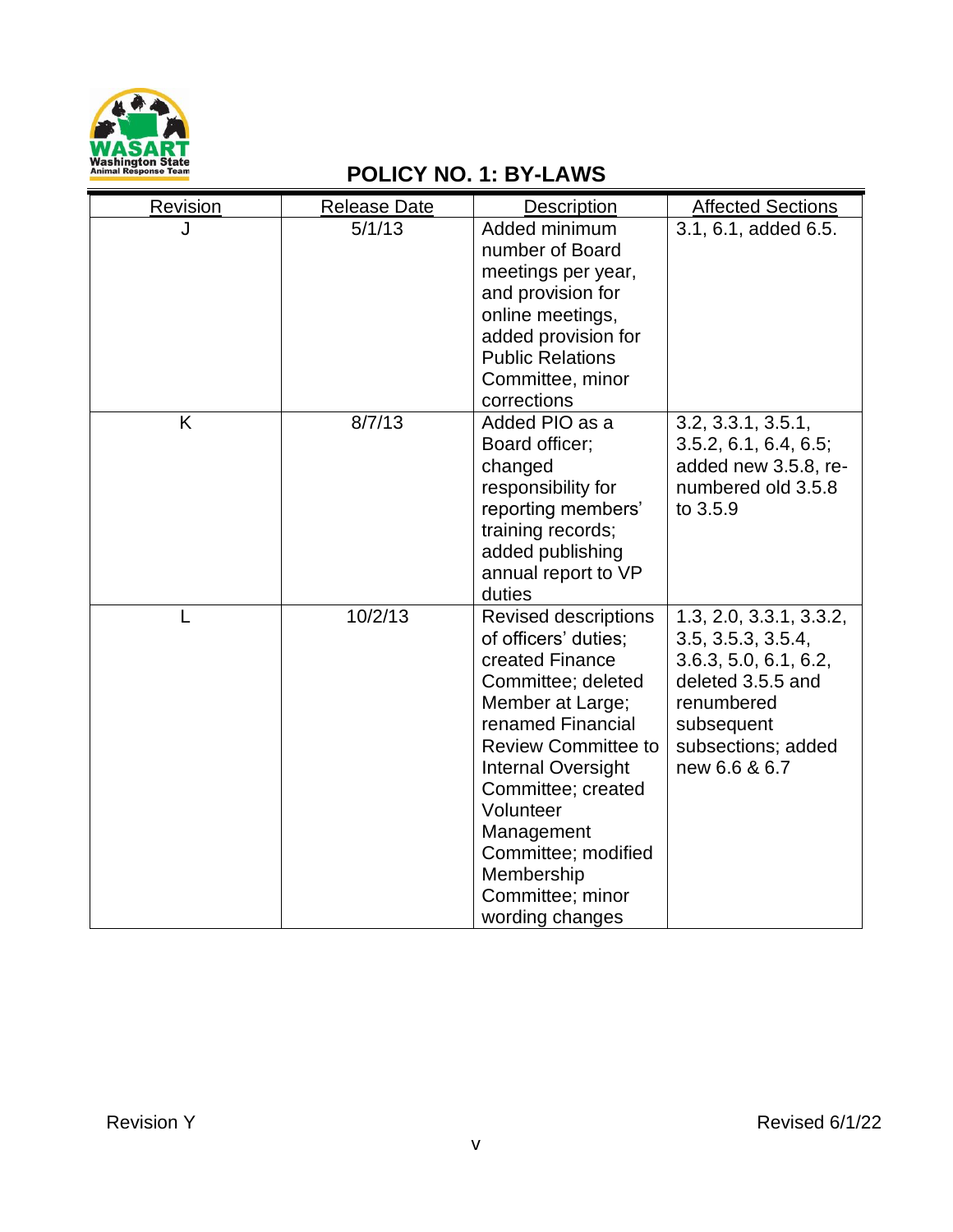

| Revision | <b>Release Date</b> | <b>Description</b>           | <b>Affected Sections</b> |
|----------|---------------------|------------------------------|--------------------------|
| M        | 11/5/14             | <b>Added Emergency</b>       | 1.3, 3.1, 3.5.1, 3.5.4,  |
|          |                     | Mgmt oversight of            | 3.6.2, 4.2               |
|          |                     | <b>CARTs &amp; RARTs;</b>    |                          |
|          |                     | clarified that special       |                          |
|          |                     | BOD mtgs. may be             |                          |
|          |                     | called by any BOD            |                          |
|          |                     | member; limited              |                          |
|          |                     | distribution of AARs         |                          |
|          |                     | in criminal cases;           |                          |
|          |                     | added requirement            |                          |
|          |                     | for timely payment of        |                          |
|          |                     | bills; minor                 |                          |
|          |                     | corrections &                |                          |
|          |                     | clarifications               |                          |
| N        | 3/2/16              | Revised membership           | 2.0, 3.3, 3.5, 3.6.4,    |
|          |                     | eligibility age;             | 3.7.1, 4.1, 5.0, 6.4;    |
|          |                     | changed "Field               | added new Section        |
|          |                     | Response" to                 | 3.1 and renumbered       |
|          |                     | "Animal Handling             | all succeeding           |
|          |                     | and Assessment";             | subparagraphs            |
|          |                     | added definition of          |                          |
|          |                     | fiscal year; revised         |                          |
|          |                     | Officers' attendance         |                          |
|          |                     | reqmt. & eliminated          |                          |
|          |                     | <b>Advising Specialists'</b> |                          |
|          |                     | attendance reqmt.;           |                          |
|          |                     | revised Treasurer's          |                          |
|          |                     | reporting regmts.;           |                          |
|          |                     | revised dates for            |                          |
|          |                     | annual P&L reporting         |                          |
|          |                     | and budget                   |                          |
|          |                     | presentation; deleted        |                          |
|          |                     | pre-2013 election            |                          |
|          |                     | timing; made                 |                          |
|          |                     | provision for                |                          |
|          |                     | compensating                 |                          |
|          |                     | independent                  |                          |
|          |                     | contractors; deleted         |                          |
|          |                     | budget presentation          |                          |
|          |                     | at General mtg;              |                          |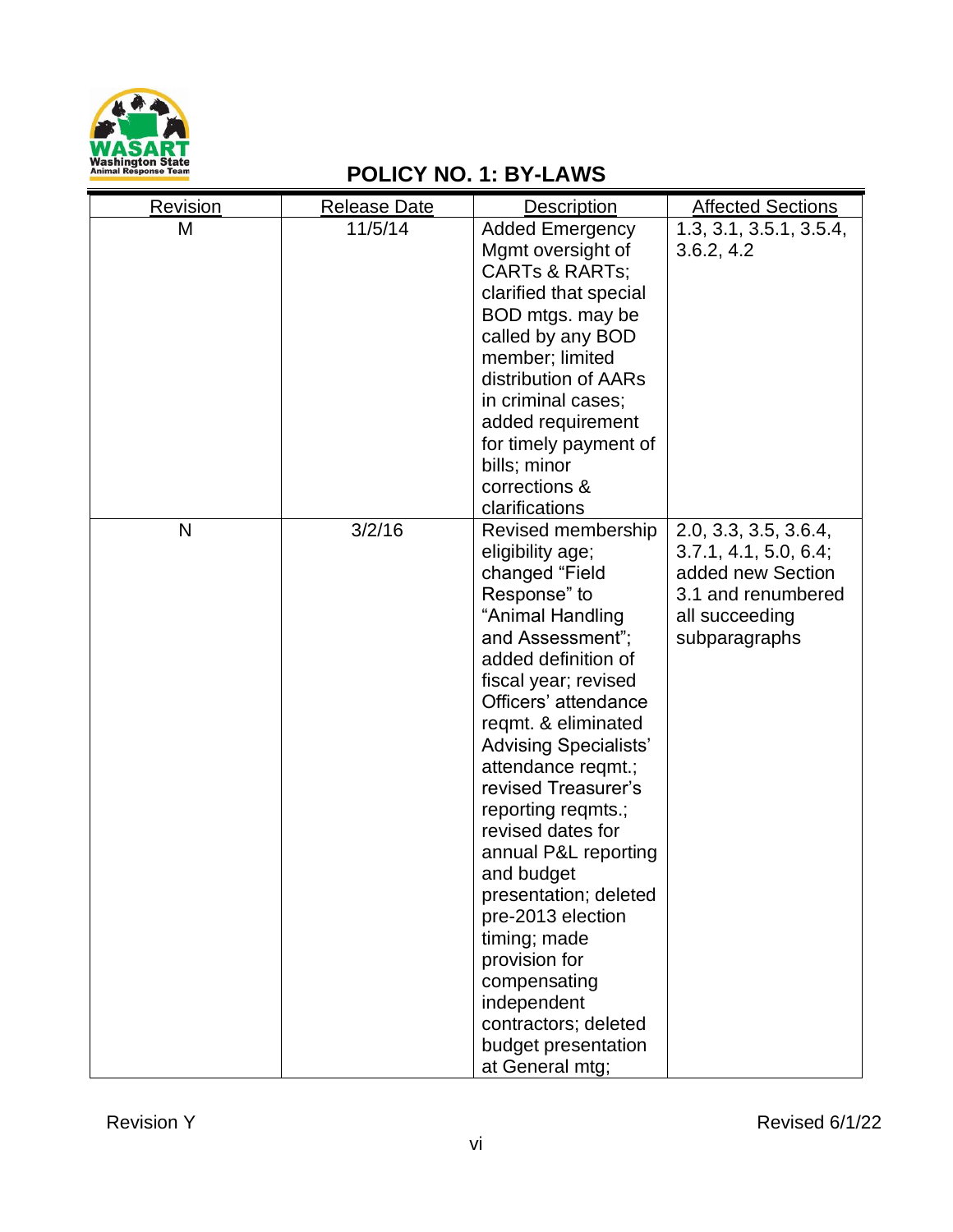

| Revision | <b>Release Date</b> | <b>Description</b>                                                                                                                                                                                                                                                                                                                                                                                                                                                                                              | <b>Affected Sections</b>       |
|----------|---------------------|-----------------------------------------------------------------------------------------------------------------------------------------------------------------------------------------------------------------------------------------------------------------------------------------------------------------------------------------------------------------------------------------------------------------------------------------------------------------------------------------------------------------|--------------------------------|
|          |                     | deleted regmt. for<br>Membership Chair to<br>report training status<br>to KCOEM                                                                                                                                                                                                                                                                                                                                                                                                                                 |                                |
| O        | 9/7/16              | Added regmt. for<br>officers to be current<br><b>WASART</b> members;<br>allowed Treasurer's<br>designee to chair<br><b>Finance Committee</b>                                                                                                                                                                                                                                                                                                                                                                    | 3.3, 3.6.4                     |
| P        | 10/5/16             | Increased<br>disbursement<br>authority w/o co-<br>signature to \$100.00                                                                                                                                                                                                                                                                                                                                                                                                                                         | 5.0                            |
| Q        | 12/6/17             | Removed<br>background check<br>for Auxiliary<br>members; changed<br>Treasurer to<br>appointed office;<br>changed election of<br><b>Training Director to</b><br>even numbered<br>years; re-established<br>two-term limits for<br>elected officers, with<br>provision for<br>additional, non-<br>consecutive terms;<br>removed contingency<br>for compensating<br>officers who are<br>employees; added<br>provision for Finance<br><b>Committee Deputy</b><br>Chair; minor wording<br>changes and<br>corrections. | 2.0, 3.4.1, 3.7.2, 4.1,<br>6.6 |
| R        | 11/7/18             | <b>Deleted Objectives 3</b><br>& 4; corrected course                                                                                                                                                                                                                                                                                                                                                                                                                                                            | 1.3, 2.0, 3.6.5, 3.6.7,<br>6.2 |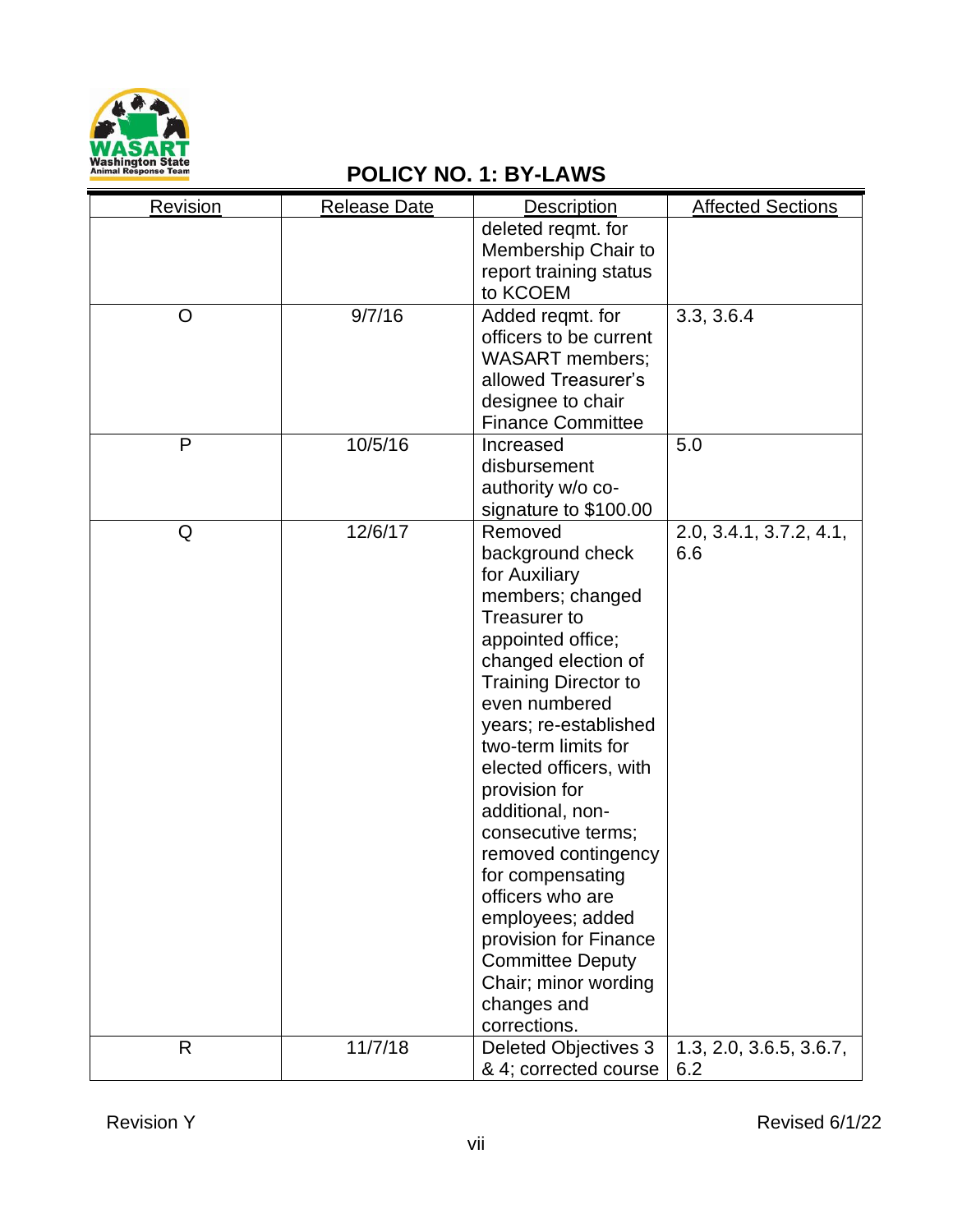

| Revision | <b>Release Date</b> | <b>Description</b>                                                                                                                                                                                                                                                      | <b>Affected Sections</b> |
|----------|---------------------|-------------------------------------------------------------------------------------------------------------------------------------------------------------------------------------------------------------------------------------------------------------------------|--------------------------|
|          |                     | titles to new versions<br>in Policy 3, Rev. J;<br>changed due dates<br>for committee<br>budgets from Nov. to<br>Oct.; removed<br>prohibition of<br><b>Finance Committee</b><br>members other than<br>Treasurer serving on<br>the Internal<br><b>Oversight Committee</b> |                          |
| S        | 1/2/19              | Revised publication<br>date of Annual<br>Report                                                                                                                                                                                                                         | 3.6.2                    |
| Τ        | 6/5/19              | Revised membership<br>age and changed<br>schedule for counting<br>election results;<br>minor corrections<br>and clarifications                                                                                                                                          | 2.0, 3.7.1               |
| U        | 1/2/20              | Changed general<br>meetings to semi-<br>annual; clarified<br>selection of Past<br>President                                                                                                                                                                             | 3.2, 3.4.1               |
| $\vee$   | 6/2/21              | Minor clarifications;<br>changed and added<br>names of<br>deployment teams;<br>added training<br>privileges of<br>Organization<br>memberships;<br>deleted limits on<br>online Board<br>meetings; clarified<br>officer attendance<br>requirement;<br>changed date for    | 1.2, 2.0, 3.2, 3.3, 8.0  |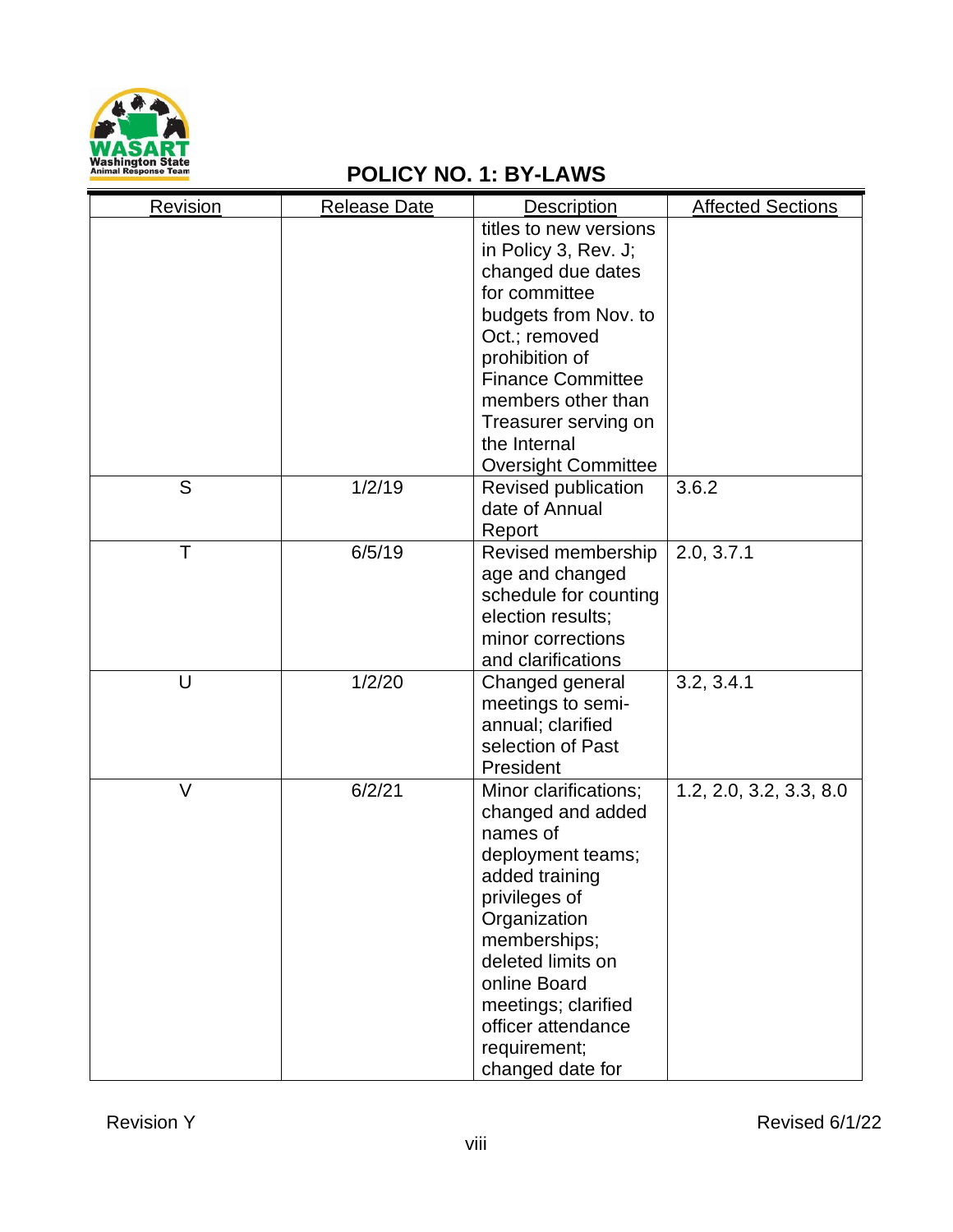

| Revision | <b>Release Date</b> | <b>Description</b>                          | <b>Affected Sections</b>                |
|----------|---------------------|---------------------------------------------|-----------------------------------------|
|          |                     | appointment of By-                          |                                         |
|          |                     | Laws review                                 |                                         |
|          |                     | committee; allowed                          |                                         |
|          |                     | for electronic                              |                                         |
|          |                     | dissemination of By-                        |                                         |
|          |                     | Laws revisions                              |                                         |
| W        | 10/6/21             | Clarified members'                          | 2.0, 3.2, 3.6.1, 3.7.1,                 |
|          |                     | coverage under                              | 4.1; significant text                   |
|          |                     | WAC 118-04 and                              | changes shown in<br>underlined italics. |
|          |                     | distribution of AARs;<br>clarified members' |                                         |
|          |                     | voting at online                            |                                         |
|          |                     | meeting elections;                          |                                         |
|          |                     | minor corrections &                         |                                         |
|          |                     | clarifications                              |                                         |
| X        | 4/6/22              | <b>Clarified Treasurer's</b>                | 3.2, 3.3, 3.6.4, 6.0                    |
|          |                     | responsibilities;                           | and all                                 |
|          |                     | made standing                               | subparagraphs;                          |
|          |                     | committee chairs                            |                                         |
|          |                     | members of Board;                           |                                         |
|          |                     | revised no. of                              |                                         |
|          |                     | general meetings;                           |                                         |
|          |                     | other minor                                 |                                         |
|          |                     | corrections                                 |                                         |
| Y        | 6/1/22              | Deleted prohibition                         | 3.3; significant text                   |
|          |                     | against any                                 | changes shown in                        |
|          |                     | individual occupying                        | underlined italics.                     |
|          |                     | more than one Board                         |                                         |
|          |                     | position                                    |                                         |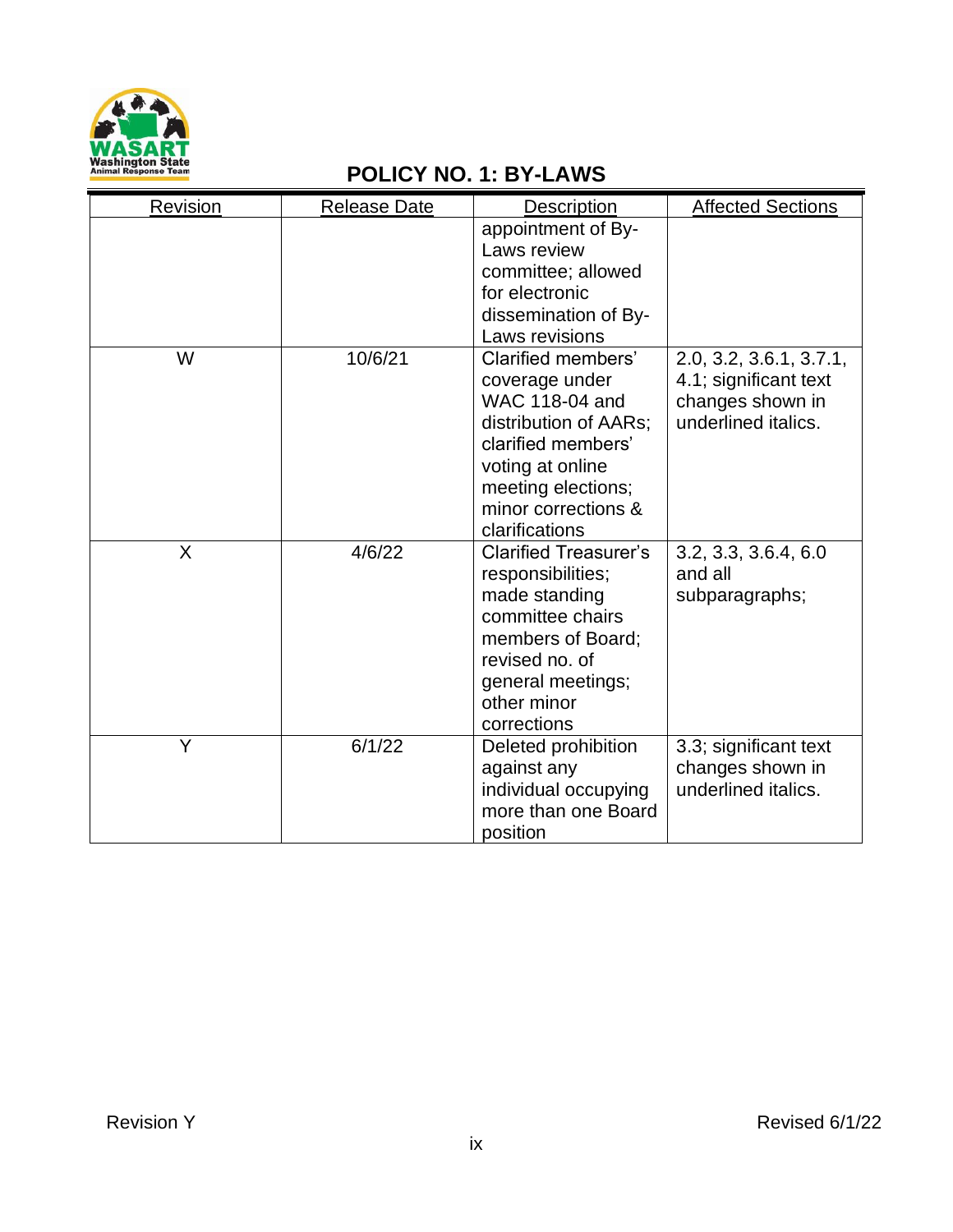

#### <span id="page-9-0"></span>**1.0 NAME AND PURPOSE**

#### <span id="page-9-1"></span>**1.1 Name**

The name of the organization shall be WASHINGTON STATE ANIMAL RESPONSE TEAM (WASART), hereinafter occasionally called "The Organization." It shall be a nonprofit organization incorporated under the laws of the State of Washington.

#### <span id="page-9-2"></span>**1.2 Purpose**

WASART shall be organized as a private, non-government organization dedicated to preparing, planning, responding, rescuing, evacuating, recovering and sheltering during animal emergencies due to natural, human-made or technological emergencies or disasters such as flooding, fires, volcanic eruptions, earthquakes, terrorism or chemical spills, etc. WASART shall work in affiliation with state and local emergency management agencies utilizing the principles of the Incident Command System (ICS).

WASART shall be comprised of its current members. To the extent practicable, it shall establish a network of trained and certified individual volunteers, veterinarians, livestock producers, raisers and keepers, appropriate government entities, appropriate non-profit organizations, animal industries such as farms, equine stables, animal shelters, kennels etc., businesses, and agricultural resources that are available for the mitigation, planning, mobilization, response, evacuation, recovery and sheltering matters related to emergency incidents involving animals.

#### <span id="page-9-3"></span>**1.3 Objectives**

- To convene meetings of public and private stakeholders to constructively discuss issues and common interests and encourage collaborative action in matters related to any issues concerning animal emergencies;
- To work with national partners and other states to address common goals of WASART programs and our nation;
- To be instrumental in developing and delivering training opportunities for agencies, community organizations and individual volunteers to facilitate a safe, environmentally sound and efficient response to animal emergencies on the local, county, tribal, state and federal levels;
- To form collaborative partnerships with other animal and other emergency response organizations to respond to national, state, regional, and local animal emergencies and decision making;
- To actively participate in the projects and activities of other agencies and organizations to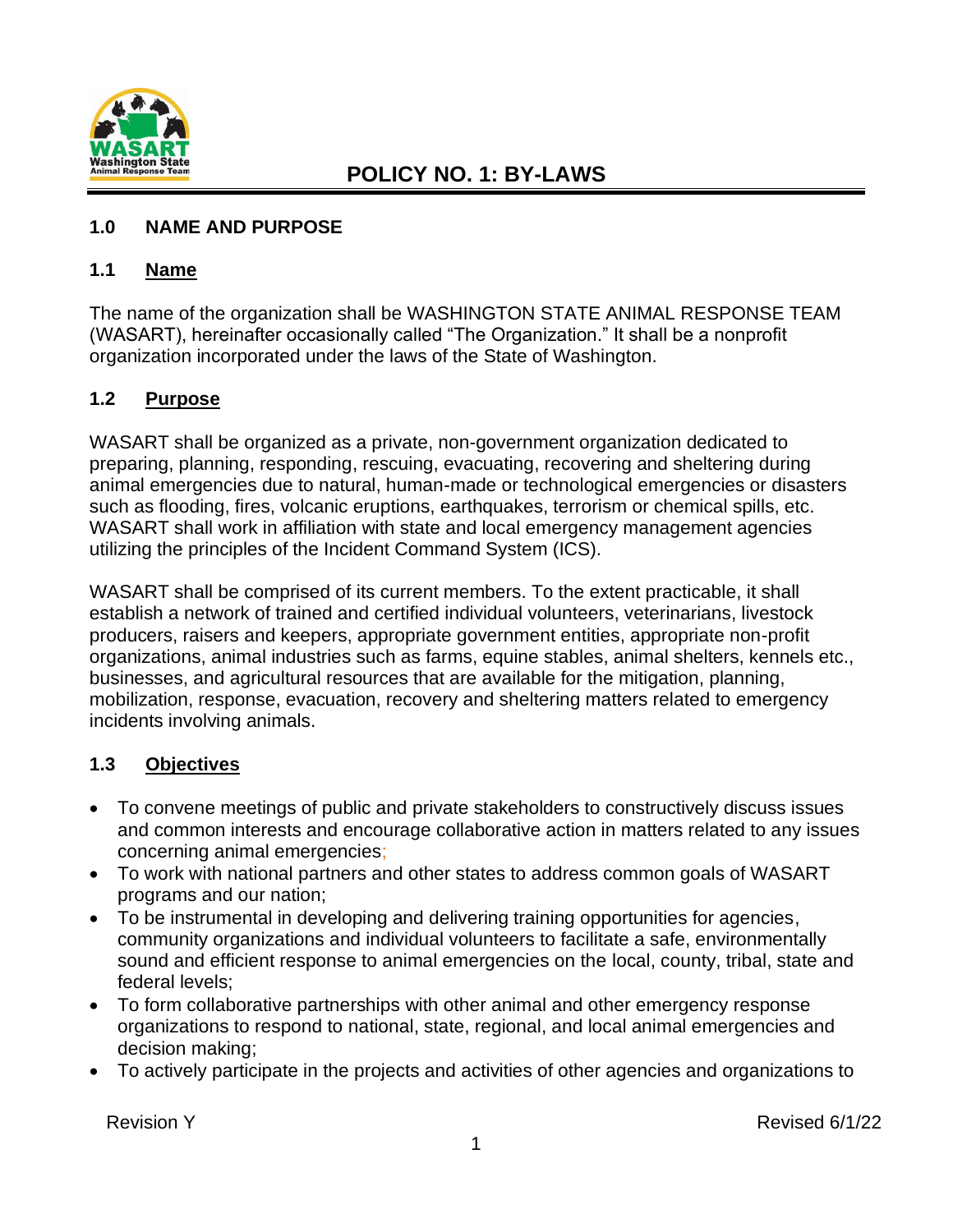

communicate and further WASART objectives;

- To work to ensure that WASART acquires or has access to necessary equipment and resources. The organization shall pursue funding sources such as fund raising events, grants, etc., or cooperative agreements between agencies for such acquisitions;
- To fulfill a public education role for informed decision making by researching and publishing factual information and hosting public meetings with invited guest speakers to talk about current affairs and topics of interest in animal rescue;
- To communicate its actions and activities on a consistent basis.
- To organize community projects, events, and activities for purposes such as fund-raising, education and volunteer work parties.

#### <span id="page-10-0"></span>**2.0 MEMBERSHIP**

Membership shall be open to any person 16 years or older having an interest in promoting the objectives of WASART and meeting the requisite standards set forth in WASART's Policies. Membership and participation by persons under the age of 18 shall require written parental or guardian consent and indemnification and shall be conducted under adult supervision. WASART shall not discriminate on the basis of sex, race, color, national origin, religious affiliation, age or sexual orientation.

All members are subject to WASART's By-Laws, its other policies and procedures, and any applicable local, county, state or federal laws and regulations.

The amount required for annual dues shall be as determined by the Board of Directors. Continued membership is contingent upon being current on membership dues and entitles each member to be a voting member of the organization. Dues are payable on January 1<sup>st</sup> of each year. A membership year is a calendar year beginning on January 1<sup>st</sup> of each year. Membership dues paid after November 1<sup>st</sup> will apply to the current and following year. Members whose dues are more than 45 days in arrears shall not be entitled to vote on WASART issues or participate in other WASART activities.

The Board of Directors can terminate a member's membership by a majority vote*.* Membership dues for a member whose membership is terminated shall not be refunded.

There shall be three categories of members. The first category shall be designated as "active" members who shall be eligible for Base and Operations Support, Technical Rescue, Water Rescue, Sheltering, or Transport deployment because they have successfully passed a criminal background check, provided verification of their driver's license or other government- approved form of identification, including student ID, and auto insurance coverage, if an auto is owned, to the Membership Committee, completed the relevant training requirements established by the Board of Directors, met the requirements for continuing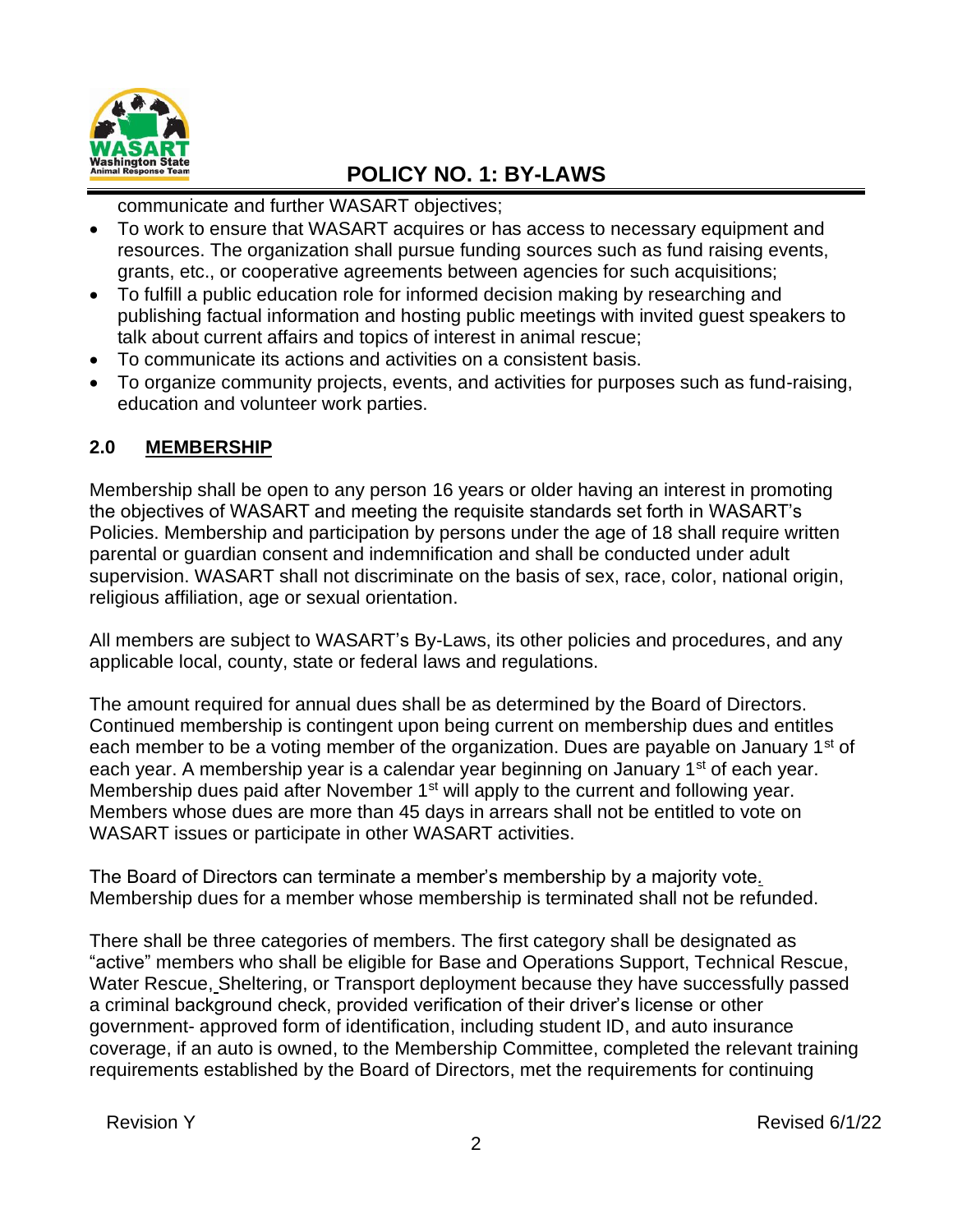

education as outlined in Policy No. 3, *Training Curriculum*, and are current in their financial obligations to the organization. Each active member is entitled to one vote for the election of officers. Current active members shall be classified as Emergency Workers under the provisions of WAC 118-04.

"Auxiliary" members are those members who wish to be involved with the organization on a more limited basis than active members or have not completed the requirements to become active members. They shall be eligible to be on committees; to act as advisors to the Board of Directors; when requested, to provide technical or administrative assistance to the Board of Directors; to assist with information dissemination, etc. Auxiliary members shall not be required to participate in any training curriculum established by the Board of Directors.

Auxiliary members have full voting privileges and responsibilities in all WASART elections and general membership meetings and matters. Each auxiliary member is entitled to one vote.

The third category shall be an organizational membership. This category shall be limited to government agencies, nonprofit volunteer emergency response and nonprofit animal welfare organizations. The Board of Directors shall determine organization membership fees and governing regulations. Each organization membership shall be entitled to a single vote. Determination of who is authorized to cast the organization's vote shall be the prerogative of the organization. The WASART Board of Directors shall adjudicate conflicts over who is authorized to cast an organization's vote; the Board's decision shall be final. Organization membership shall entitle up to eight (8) of that organization's employees or members to participate in WASART trainings payable at the WASART member's rate less a 20% discount. Because of liability and safety concerns, only those organization members who fulfill WASART's relevant training requirements, including completing all required membership application forms, Mandatory Independent Self-Study Requirements and a successful criminal background check, will be eligible to deploy with WASART.

#### <span id="page-11-0"></span>**3.0 ORGANIZATION OF THE UNIT**

#### <span id="page-11-1"></span>**3.1 Fiscal Year**

WASART's fiscal year shall begin on January 1 and end on December 31.

#### <span id="page-11-2"></span>**3.2 Meetings**

- A meeting quorum for any meeting is defined as the voting members present.
- At least *one* general meeting shall be held for the purpose of conducting elections in accordance with Subsection 3.7 at times and locations voted on by the Board of Directors.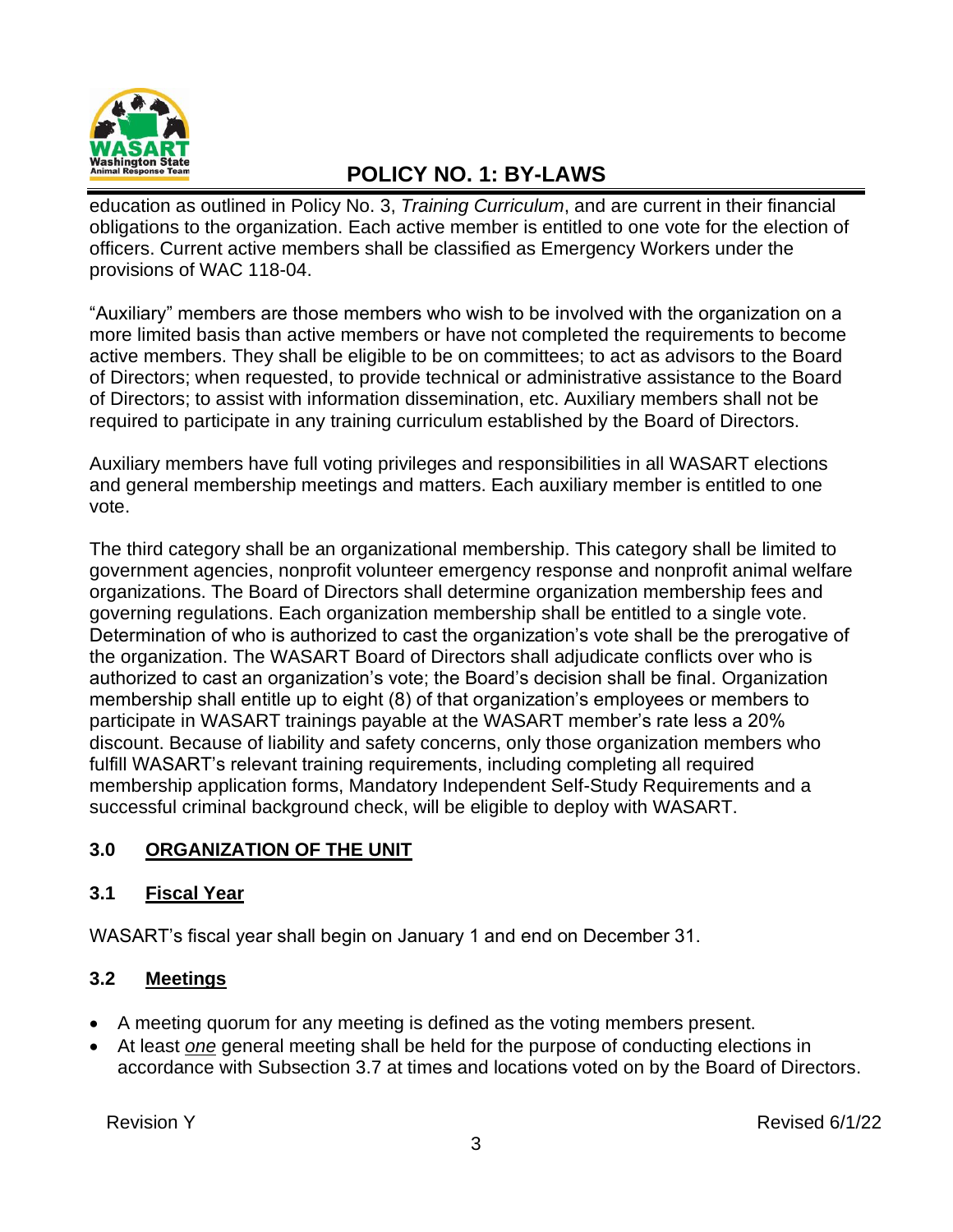

- Meetings will be conducted according to Roberts' Rules of Order.
- Special meetings may be called at the discretion of the Board of Directors to resolve urgent problems. Any individual Board member may call for a special meeting. Time and place of such meeting shall be agreed to by a majority of the Board members.
- A simple majority of those casting votes shall rule unless otherwise provided by these By-Laws.
- The Board of Directors shall vote on WASART motions before the Board, and Board members may vote on issues from other partner organizations if acting as WASART delegates to that organization's meeting.
- A monthly Board of Directors' meeting may be held at a time and location designated by the Board. The Board of Directors shall meet a minimum of eight times per calendar year.
- The Board of Directors may conduct its meetings by teleconference and/or videoconference. The remaining provisions of this subsection shall apply.

#### <span id="page-12-0"></span>**3.3 Board of Directors**

The Board of Directors shall consist of the officers: President, Vice-President, Secretary, Treasurer, Training Director, and Public Information Officer (PIO), and may include one Past President. The Board of Directors shall also include up to eight Advising Specialists, and the Chairs of the Standing Committees. No single *member of the Board shall cast more than one vote on any single issue before the Board.* Officers shall attend a minimum of 50% of the scheduled WASART Board of Director meetings during each year of his or her term and shall be current WASART members in good standing.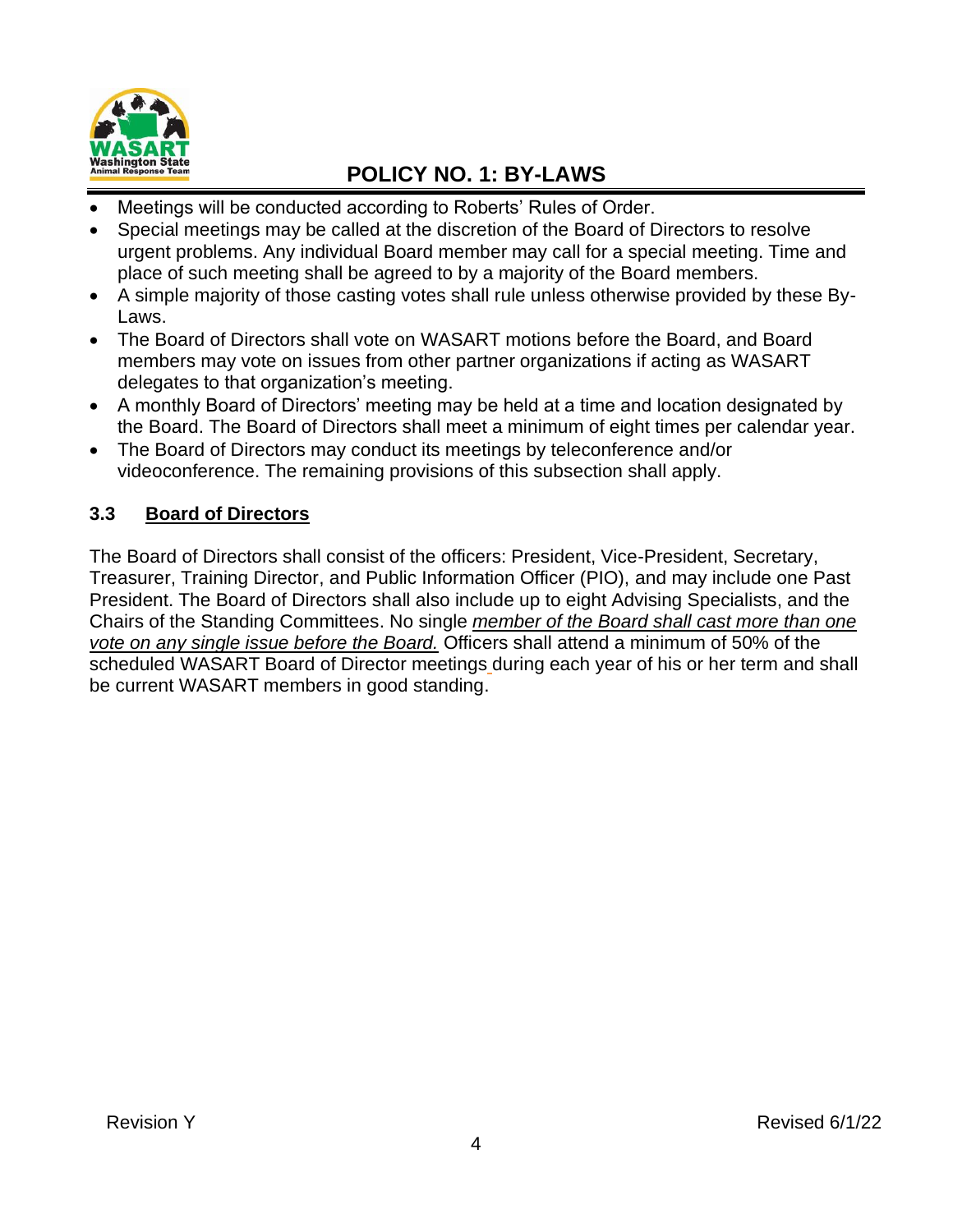

#### <span id="page-13-0"></span>**3.4 Terms of Office**

#### **3.4.1 Officers**

The officers, except the Public Information Officer (PIO), the Treasurer and the Past President, shall be elected for a term of two years. Elected officers shall not serve more than two consecutive terms. However, members that have previously served as an elected officer may serve an additional two consecutive terms after at least one intervening term. The PIO and Treasurer shall be appointed to the Board of Directors by a majority vote of Board members at a regularly scheduled Board of Directors meeting. The PIO's and Treasurer's terms shall be for a minimum of two years and may be extended by mutual consent of the incumbent and a majority of the remaining Board Directors.

#### **3.4.2 Advising Specialists Terms**

Advising Specialists shall be appointed to the Board of Directors by a majority vote of Board members at a regularly scheduled Board of Directors meeting. Advising Specialists' terms shall be for a minimum of two years and may be extended by mutual consent of the Advising Specialist and a majority of the remaining Board Directors.

#### <span id="page-13-1"></span>**3.5 Past President**

A former President may serve for two years as a member of the Board of Directors, provided the former President and a majority of the other Board members mutually agree. In the event the former President and the majority of the Board do not so agree, the vote of the Board shall prevail, if the majority of other Board members do not want the President to continue on the Board. By mutual agreement between the Past President and a majority of the remaining members of the Board, the Past President may continue to serve additional two-year terms, until such time as the succeeding President leaves office. Only one Past President may serve as an officer of the organization at a time.

#### <span id="page-13-2"></span>**3.6 Officers' and Advising Specialists' Duties**

Additional details of Officers' duties are described in WASART Policy No. 2, *Administration Policy*.

#### **3.6.1 President**

The President is the principal executive officer of WASART and Chair of the Board. He/she shall, in general, supervise the business and affairs of the organization. The President shall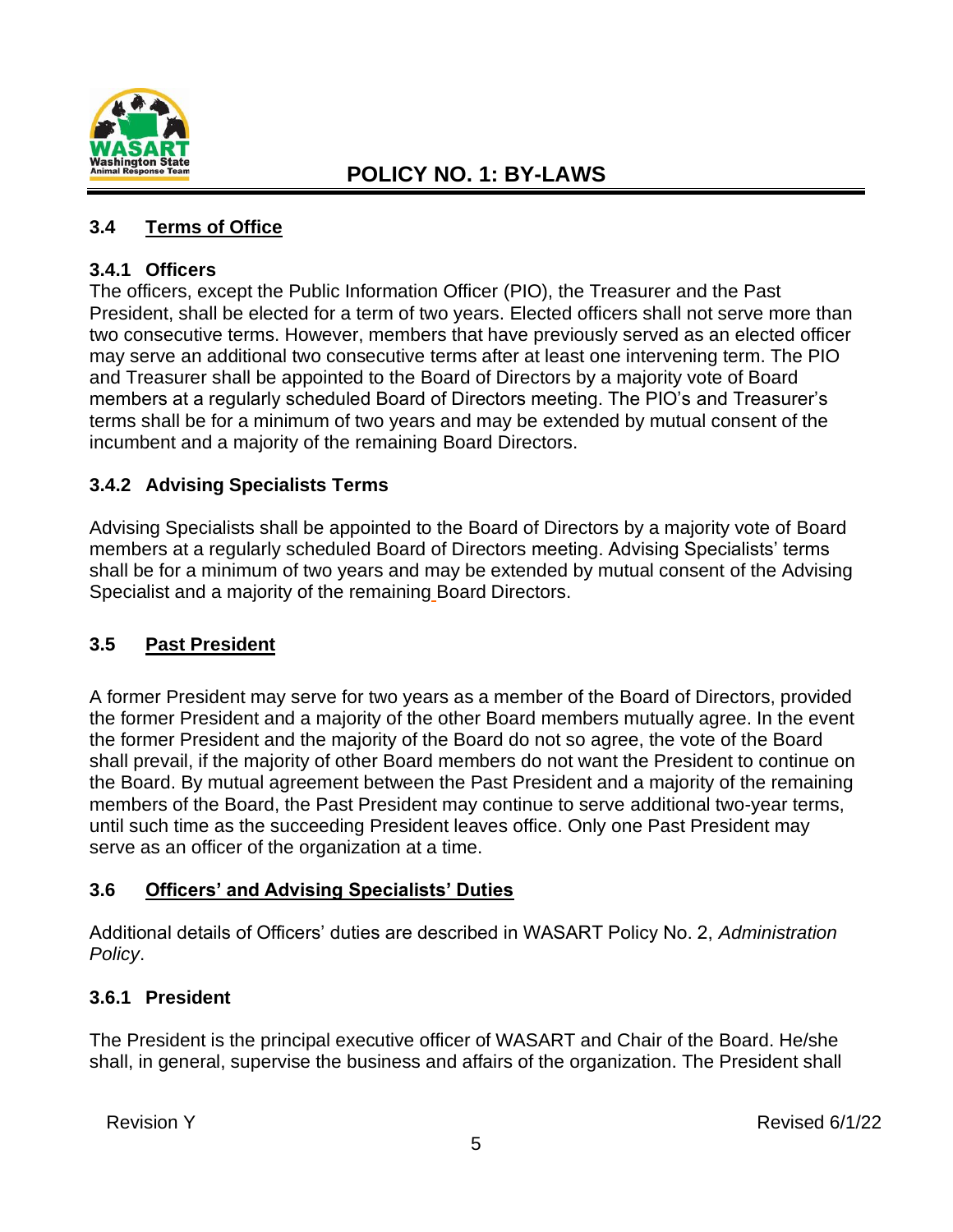

enforce all standards and policies as set forth in WASART By-Laws and shall, after a confirming vote by the majority of the Board, appoint the Chairs of the Standing Committees. The President or his/her designee shall submit After Action Reports (AARs) of trainings, missions, etc. to the requesting agency, King County Office of Emergency Management (KCOEM) and to the applicable office of emergency management in the county in which the mission occurred, if outside King County, and to all current WASART members within 14 days of each event. However, AARs for deployments expected to result in criminal prosecution shall only be distributed to WASART Board members and Team Leaders. The President shall retain WASART's documents establishing and maintaining its legal status.

#### **3.6.2 Vice President**

The Vice President shall be responsible for programs at the General Meetings. During the President's absence, the Vice President shall have all of the President's powers and duties. The Vice President shall serve as the default WASART delegate to partner organizations' meetings, unless another delegate will serve in his/her place. The Vice President shall be responsible for publishing WASART's Annual Report for the preceding year within 60 days of submission of its annual report to the Internal Revenue Service for the preceding year. The Vice President shall coordinate the presentation of awards when appropriate.

#### **3.6.3 Secretary**

The Secretary shall keep complete minutes of all meetings of the Board and the general membership. The BOD shall approve the revised minutes of each General and BOD meeting at the next regular BOD meeting.

The Secretary shall be responsible for attendance records at meetings and training events, reports, and correspondence. The Secretary shall attend to the giving and serving of all notices and maintain historical files of all correspondence. All records are to remain the property of WASART and shall be surrendered to the Secretary's successor.

#### **3.6.4 Treasurer**

The Treasurer or his or her designee shall chair the Finance Committee. He or she or his or her designee shall collect, receive and deposit all monies due to and belonging to WASART, and pay all bills, claims or rewards timely, after determining that proper documentation for expenditure is on hand and expenditure is for appropriate and necessary WASART business. The Treasurer or his or her designee shall be authorized to pay any relevant bills or invoices received for WASART purchases, etc., up to the amount of \$100.00. For amounts over \$100.00, authorization of the Treasurer and one other Board member shall be required; such authorization may be by signature or confirming email. Payments presented for coauthorization shall be accompanied by the billing or invoice for which the payment is being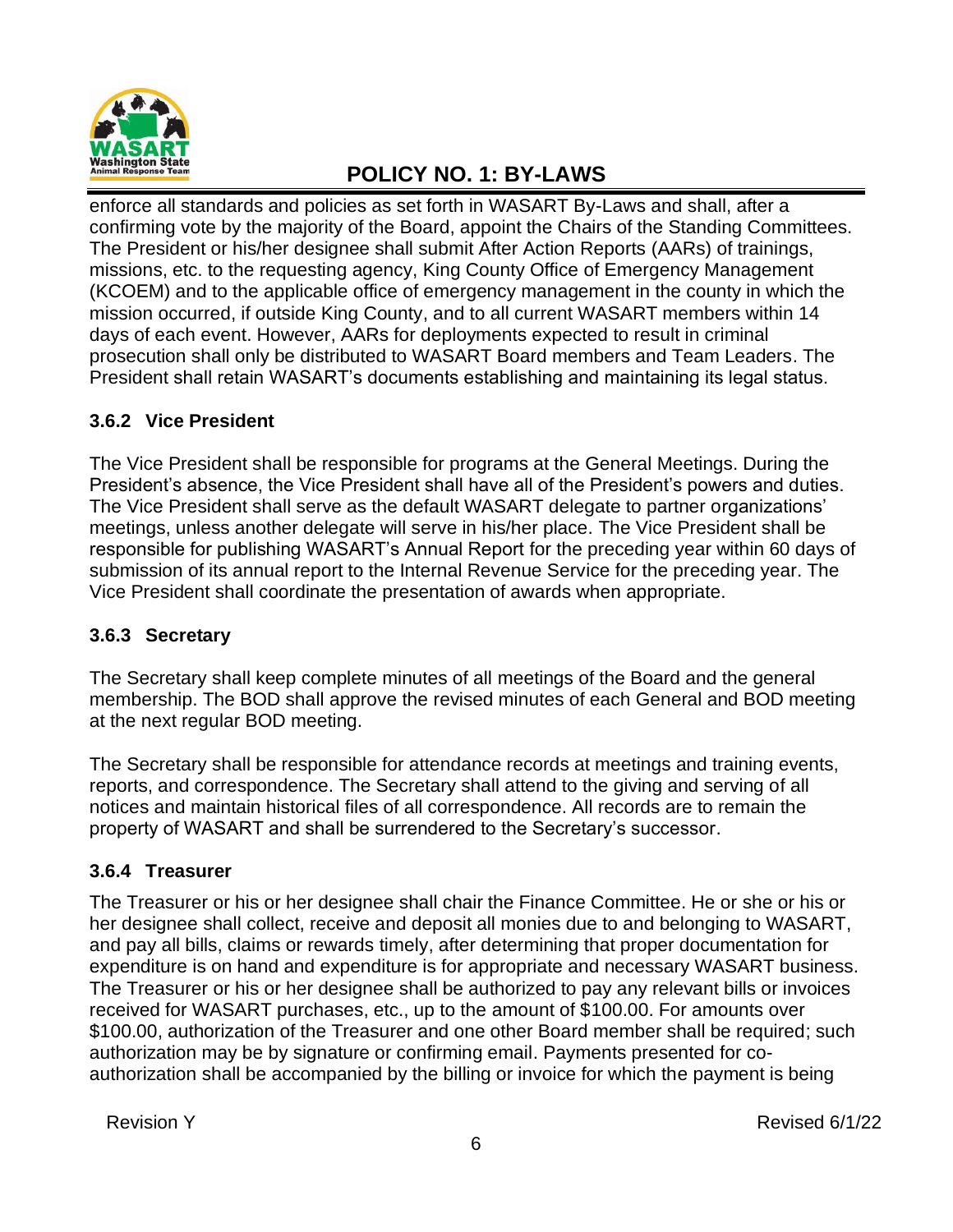

made. No Board member shall co-authorize a payment to him/herself. In some instances, direct payment or reimbursement of expenditures may be accomplished from WASART's Paypal account directly to the Paypal account of the requester. These payments shall be authorized by the Treasurer and one other Board member. Confirming documentation of the transaction(s) shall be included with the end of month reconciliation documents. The Treasurer shall maintain clear, concise and accurate account of all receipts and disbursements. The Treasurer shall present WASART's current Profit and Loss statement, its Balance Sheet and its Bank Reconciliation Record, as a minimum, at each Board of Directors meeting.

The Treasurer shall prepare all required Federal and State reports and forms for timely approval by the WASART Board and shall file the aforementioned reports as specified by law. He/she shall maintain open books subject to examination at any time and assist auditors in completing any required audit. The Treasurer shall prepare a Profit & Loss Statement for the Board's review at each Board meeting. With appropriate input from the Finance Committee, the Treasurer shall also draft a proposed budget for the succeeding six months to present for the Board's review at the April and November Board meetings. The Treasurer shall transfer to his/her successor a complete and accurate financial statement together with all funds, records, supplies and authorized account signatories.

#### **3.6.5 Training Director**

The Training Director shall chair the Training Committee. The Training Director shall also act as a focal point for information regarding training needs in accordance with any confirming motion voted on by the Board. The Training Director shall draft a proposed annual budget for the Training Committee in October of each year and shall present it to the Treasurer for inclusion in his/her proposed annual budget.

#### **3.6.6 Past President**

The Past President shall carry out such special duties and assignments as designated by the President after consultation with the Board.

#### **3.6.7 Public Information Officer**

The Public Information Officer shall serve as WASART's spokesperson and interface with news media. He or she shall chair the Public Relations Committee, and oversee the WASART website and social media outlets. The PIO shall draft a proposed annual budget for the Public Relations Committee in October of each year and provide it to the Treasurer for inclusion in his/her proposed annual budget.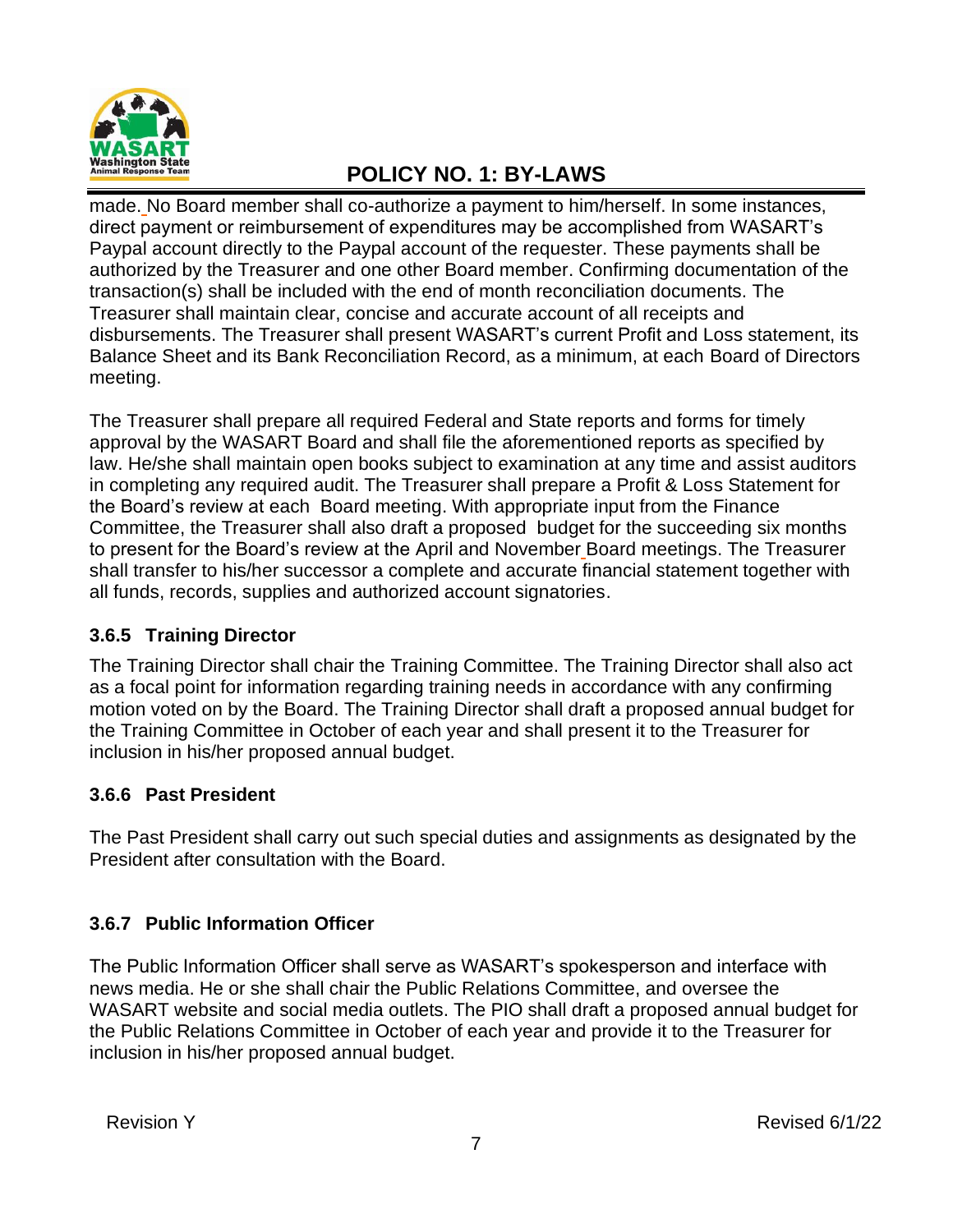

#### **3.6.8 Advising Specialists**

The Advising Specialists shall assist the officers in the efficient management of the organization by attending and participating in meetings, and special events as able, actively participating in discussions and bringing new ideas and programs forward for Board consideration; using independent judgment when voting; advising the Board of Directors on issues that pertain to each Advising Specialist's particular training or expertise; enhancing community awareness and promoting the organization; and avoid conflicts of interest and self-dealing.

#### <span id="page-16-0"></span>**3.7 Election and Removal of Officers**

#### **3.7.1 Voting**

Members may vote in person or by proxy. Proxy votes shall be submitted in writing, by hardcopy, facsimile, email or text message, to a member of the Board of Directors before the voting closes for the issue or office at hand. Board members may also cast proxy votes on matters before the Board by granting their proxies to another Board member. When a proxy is submitted, the receiving Board member shall cast the proxy vote exactly as directed by the individual granting the proxy, and shall provide evidence of the proxy to the Secretary to be recorded in the minutes of the meeting.

- The Board shall approve an Elections Committee of not fewer than two (2) members by the July Board meeting to manage the election process. No member of the Election Committee shall be a candidate for that election.
- The Elections Committee shall present its slate of nominees to the general membership at the September meeting, at which time nominations may also be made from the floor. Nominations from the floor shall require a second by an attending member, or in writing from a member who is not in attendance.
- At the September General Meeting, secret ballots shall be distributed by the Elections Committee to the members present; members in attendance at an online meeting may vote by recording their vote(s) orally or in the "chat" section of the online meeting. Votes shall be counted during the meeting by the Elections Committee. The new officers shall be announced to the general membership by e-mail by the Elections Committee Chair within 10 calendar days following the election.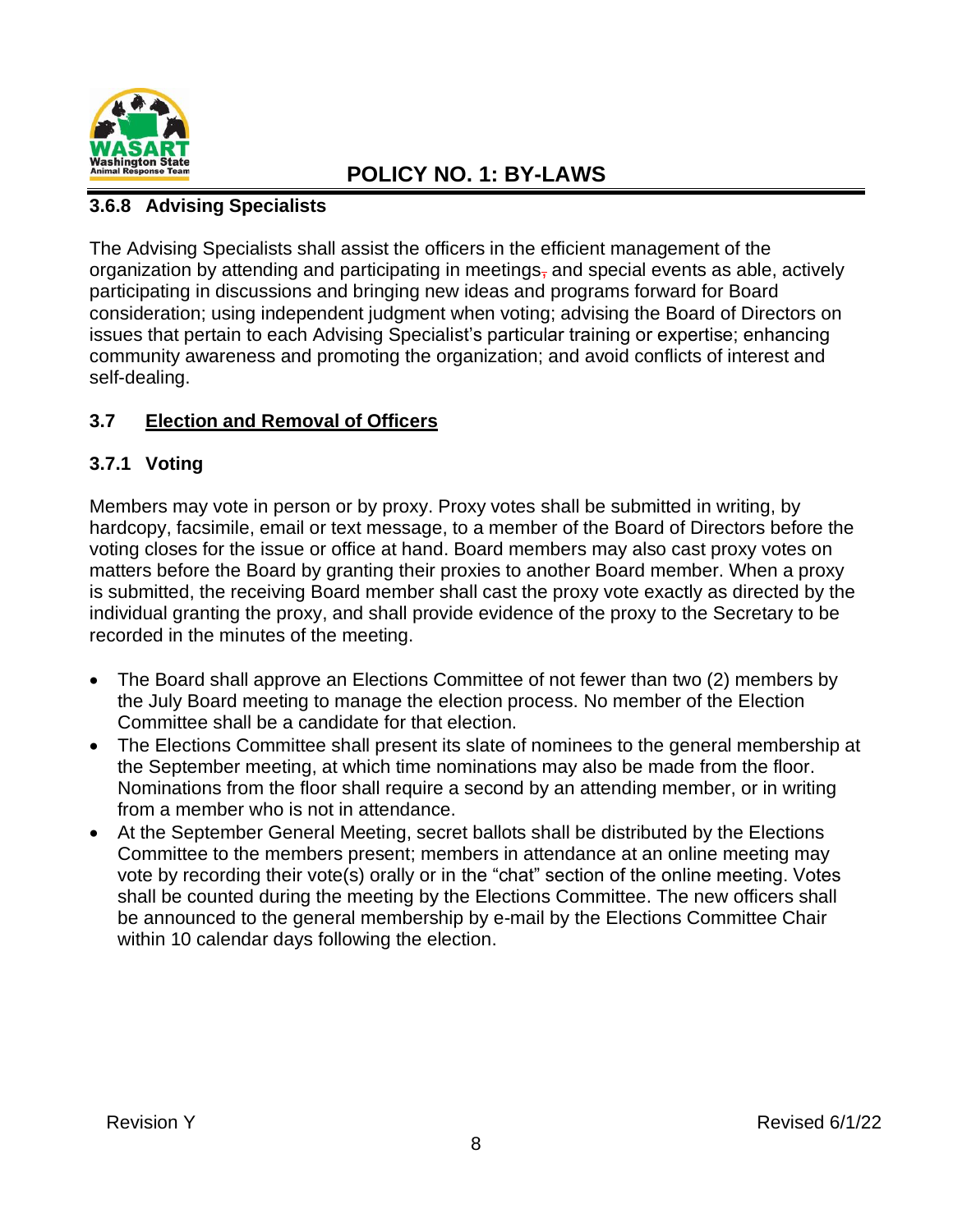

#### **3.7.2 Elections**

- Elections for Vice-President and Training Director shall occur during even numbered years and elections for President and Secretary shall occur during odd numbered years. All newly elected officers shall take office during the first Board meeting following their election.
- A majority of the Board shall appoint qualified individuals to serve out unexpired terms; subject individuals must meet minimum requirements as set forth in these By-Laws.
- A simple majority of ballots cast shall determine the winner. If more than two candidates run for the same office, and none receives a simple majority of the votes cast, a runoff election shall be conducted between the two individuals who receive the largest and second-largest number of votes, respectively. A simple majority of ballots cast in the runoff election shall determine the winner.

#### **3.7.3 Removal or Resignation of Officers**

Any officer may be removed from office for failure to appropriately perform his/her duties as outlined in the By-Laws, by a majority vote of the Board of Directors.

Resignation from the Board should be in writing and received by the Secretary.

#### **4.0 CONFLICT OF INTEREST**

#### <span id="page-17-0"></span>**4.1 General Principles**

Neither Board members nor their relatives, shall be compensated, beyond the value of actual expenses incurred.

Primary responsibility for making all decisions related to a conflict of interest, or possible conflict of interest, shall rest with the Board of Directors of WASART. The Board may delegate decisions subject to this Article to a committee composed of individual Board members unrelated to, and not subject to the control of, the person or persons involved in the proposed transaction.

In matters of compensation, no Board member or officer may receive compensation from WASART for services rendered to the organization. In any other transaction, no Board member or officer may receive economic benefits from WASART that exceed the consideration provided for such transaction.

Deliberation, decision-making and written documentation of all arrangements subject to this Article shall take place before WASART makes payments of any kind.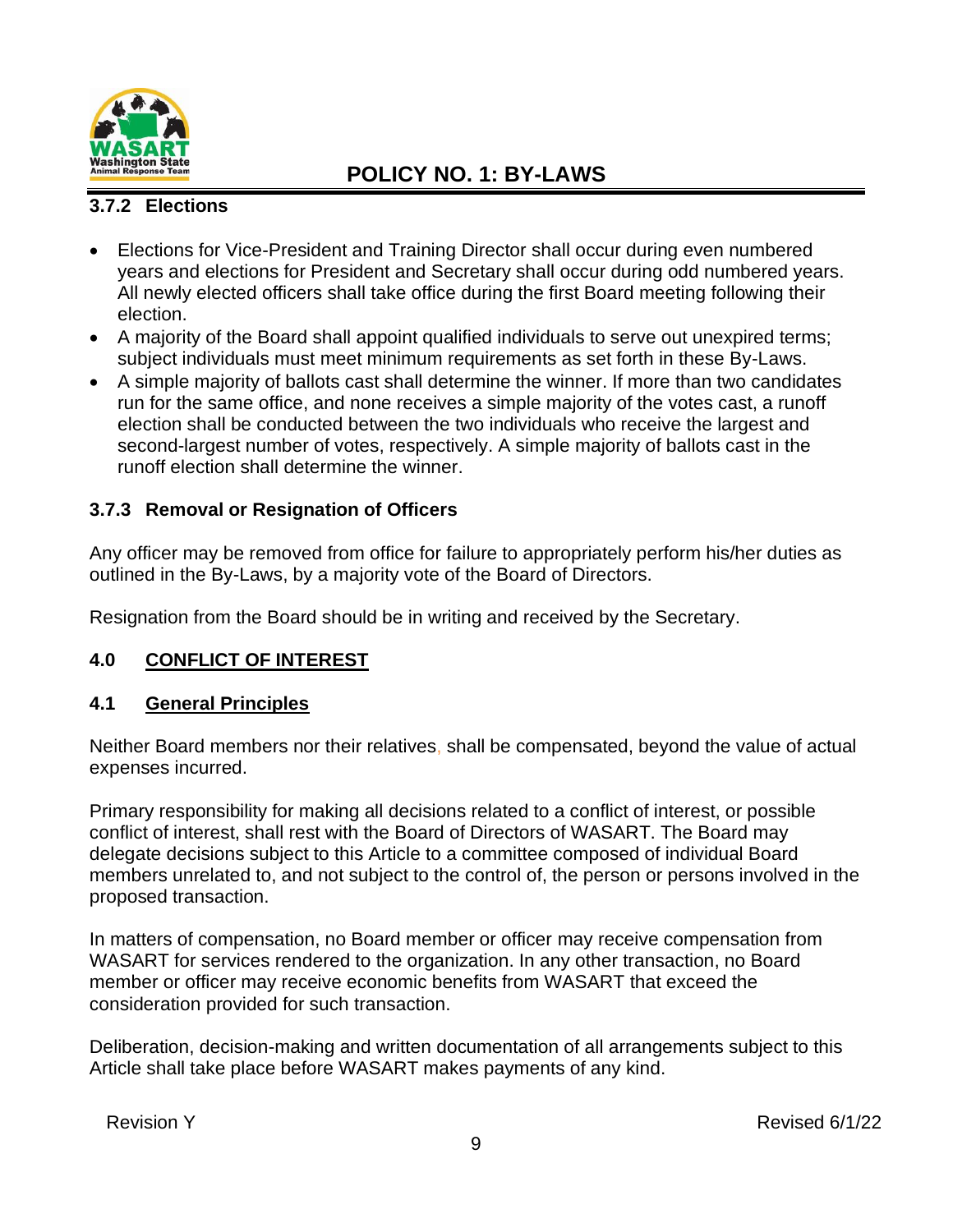

#### <span id="page-18-1"></span>**4.2 Basis for Decision-making**

In making decisions subject to this Section, the Board of Directors or decision-making committee, shall, to the best of its ability, obtain and rely upon appropriate data as to comparability, such as:

- information about compensation paid by similarly situated organizations for similar goods or services;
- current compensation surveys compiled by independent firms; or
- actual written offers from similarly situated organizations.

#### <span id="page-18-0"></span>**4.3 Conflict of Interest**

No Board member may vote upon a matter in which he or she has a direct financial interest. No Board member may vote upon a matter in which he or she has a business or family relationship with anyone who has a direct financial interest.

Immediately upon becoming aware that such a conflict may exist, a Board member must disclose the existence of the potential conflict to the remaining Board members. If, by vote of the remaining Board members, a conflict of interest is found to exist, the Board member with the conflict shall withdraw from further deliberation and refrain from voting on the matter.

#### <span id="page-18-2"></span>**4.4. Recordkeeping**

The basis for each decision subject to this Section shall be fully documented, including:

- the terms of the approved transaction and the date approved;
- the members of the decision-making body who were present during debate on the transaction and those who voted on it;
- the decision made by each individual who voted;
- the comparability data that was relied on by the decision-making body and how the data was obtained; and any actions by a member of the decision-making body having a conflict of interest.

#### <span id="page-18-3"></span>**5.0 FUNDRAISING AND DISBURSEMENT OF FUNDS**

WASART is publicly supported as a 501(c)(3) charitable organization, and is incorporated as a not-for-profit entity under the laws of the State of Washington. Therefore, WASART will from time to time raise funds to support its activities in accordance with the Internal Revenue Code and regulations therein, Washington State law regarding Sales, Use, Business and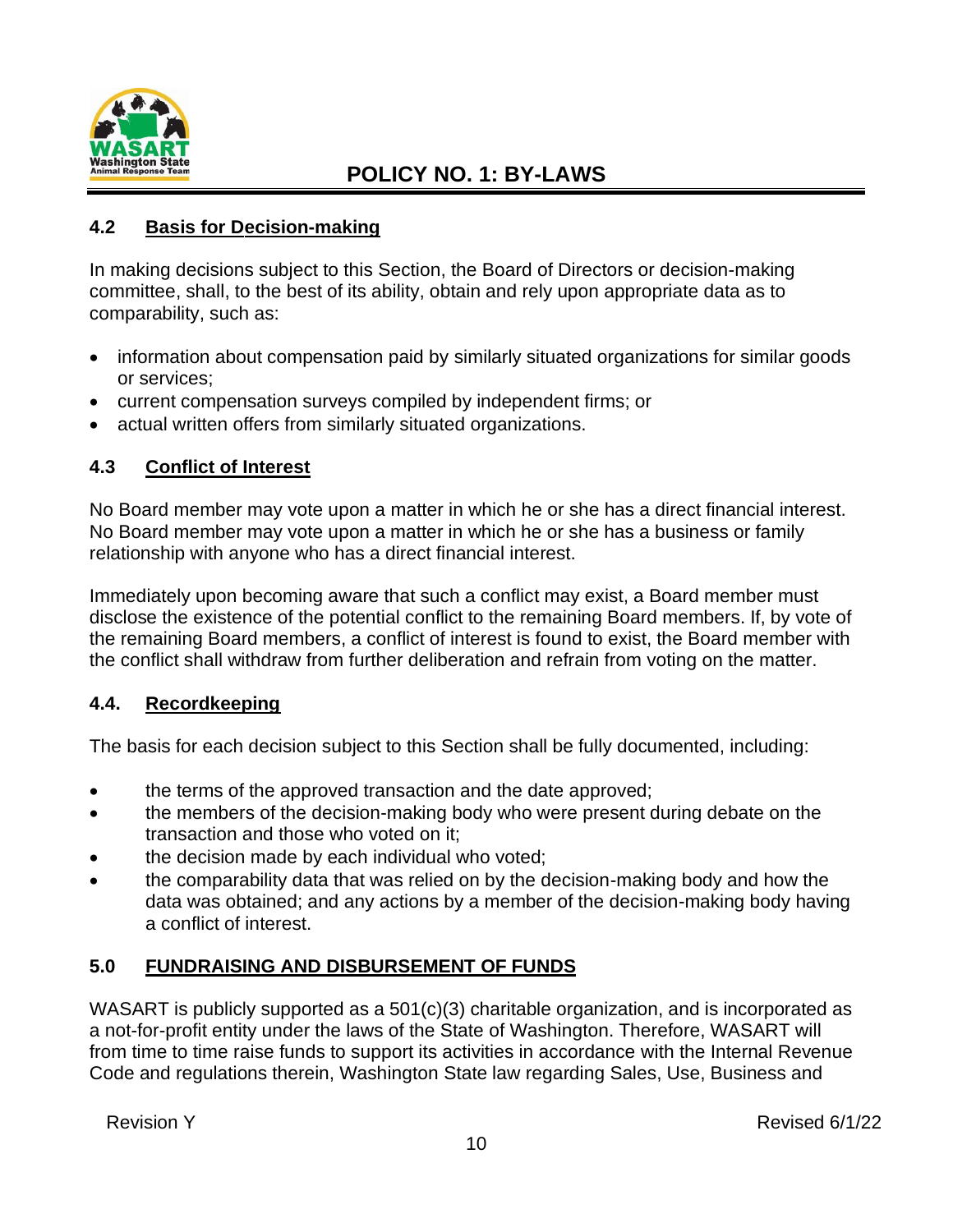

Occupation Taxes, and the Charitable Solicitations Act of the State of Washington.

Absent the express authorization of its Board of Directors, WASART will not maintain a regular place of business.

Authorized signatures: approved withdrawals of WASART funds up to the amount of \$100.00 shall require the signature only of the Treasurer. For amounts of \$100.01 or more, approved withdrawals shall require the signature of the Treasurer and one additional Board member. No Board member shall co-authorize a payment to him/herself.

The Board of Directors will be responsible for reviewing and revising, if necessary, the annual budget drafted by the Finance Committee and presented at the November Board meeting.

The WASART Internal Oversight Committee shall conduct an examination of WASART financial records as described in Subsection 6.2.

### **6.0 COMMITTEES**

The Organization shall maintain a set of Standing Committees, as established by Policy 2, *Administration Policy.* The Board of Directors may also create *ad hoc* committees as needed, such as fundraising, grant writing, communications, logistics, etc. The President, after a confirming vote by a majority of the Board of Directors, shall appoint all committee chairs except the Training, Public Relations and Finance Committees, which shall be chaired by the Training Director, Public Information Officer and Treasurer, respectively, as provided in Subsections 3.2, 3.6.4, 3.6.5 and 3.6.7. Chairs of standing committees shall provide reports of their committees' activities, either in writing or in person, at each Board of Directors' meeting. *Ad hoc* committee chairs are not entitled to vote on matters before the Board.